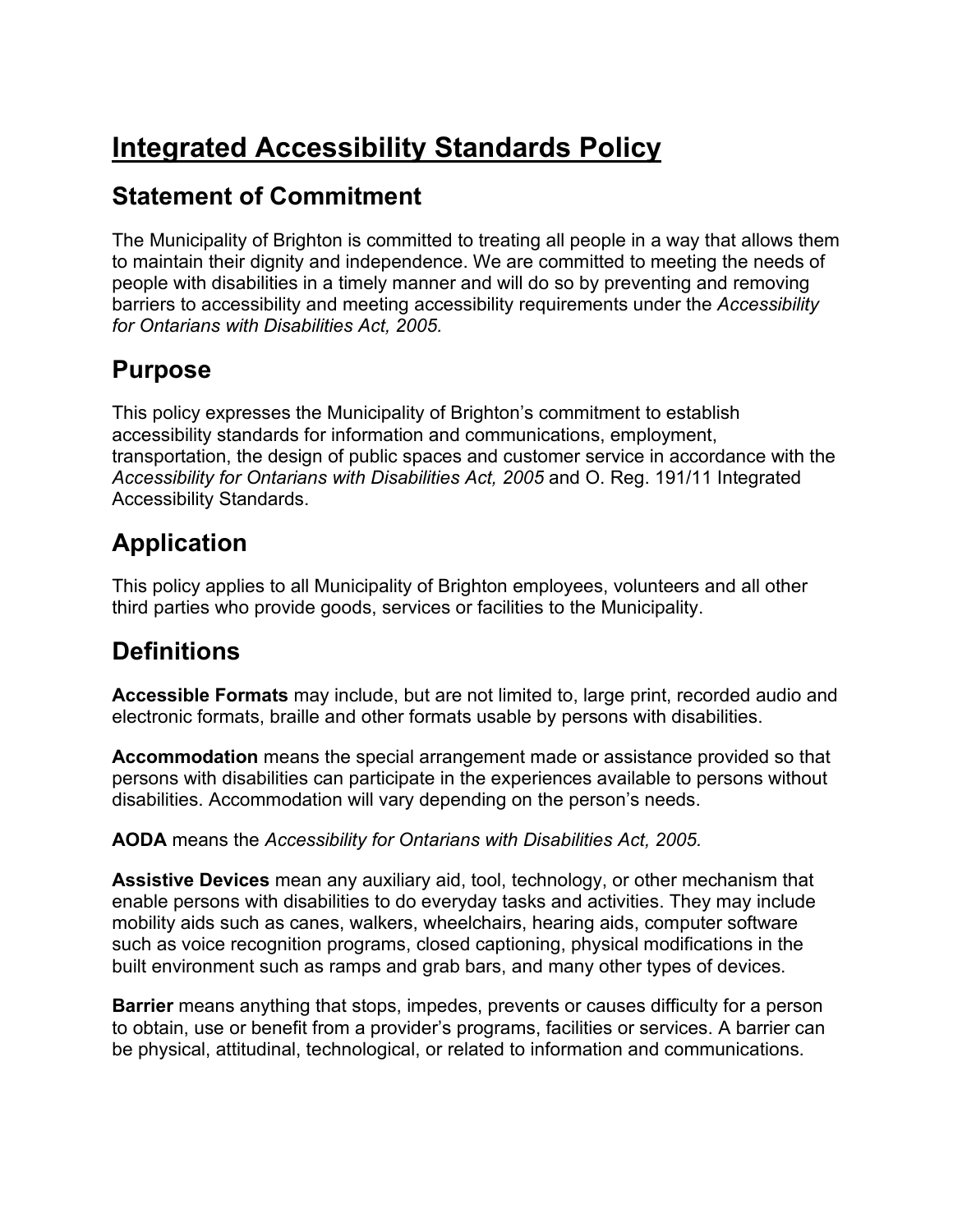**Communication Support** may include, but are not limited to, captioning, alternative communication supports, plain language, sign language and other supports that facilitate effective communications.

**Disability**, according to the Ontario Human Rights Code, means:

- a) any degree of physical disability, infirmity, malformation or disfigurement that is caused by bodily injury, birth defect or illness and, without limiting the generality of the foregoing, includes diabetes mellitus, epilepsy, a brain injury, any degree of paralysis, amputation, lack of physical co-ordination, blindness or visual impediment, deafness or hearing impediment, muteness or speech impediment, or physical reliance on a guide dog or other animal or on a wheelchair or other remedial appliance or device,
- b) a condition of mental impairment or a developmental disability,
- c) a learning disability, or a dysfunction in one or more of the processes involved in understanding or using symbols or spoken language,
- d) a mental disorder, or
- e) an injury or disability for which benefits were claimed or received under the insurance plan established under the *Workplace Safety and Insurance Act, 1997*; ("handicap")

**Information** includes data, facts and knowledge that exists in any format, including text, audio, digital or images, and that conveys meaning.

**Kiosk** means an interactive electronic terminal, including a point-of-sale device, intended for public use that allows users to access one or more services or products or both.

**Municipality** means the Corporation of the Municipality of Brighton.

**Regulation** refers to O. Reg 191/11 Integrated Accessibility Standards.

**Service Animal** means an animal for a person with a disability that can be readily identified as one that is being used by the person for reasons relating to the persons disability, as a result of visual indicators such as the vest or harness worn by the animal, or the person provides documentation from a recognized regulated health professional confirming the person requires the animal for reasons relating to disability.

**Support Persons** means, in relation to a person with a disability, another person who accompanies him or her to help with communication, mobility, personal care or medical needs or with access to goods, services or facilities.

**Unconvertible** means information or communications where it is not technically feasible to convert the information or communications or the technology to do so is not readily available.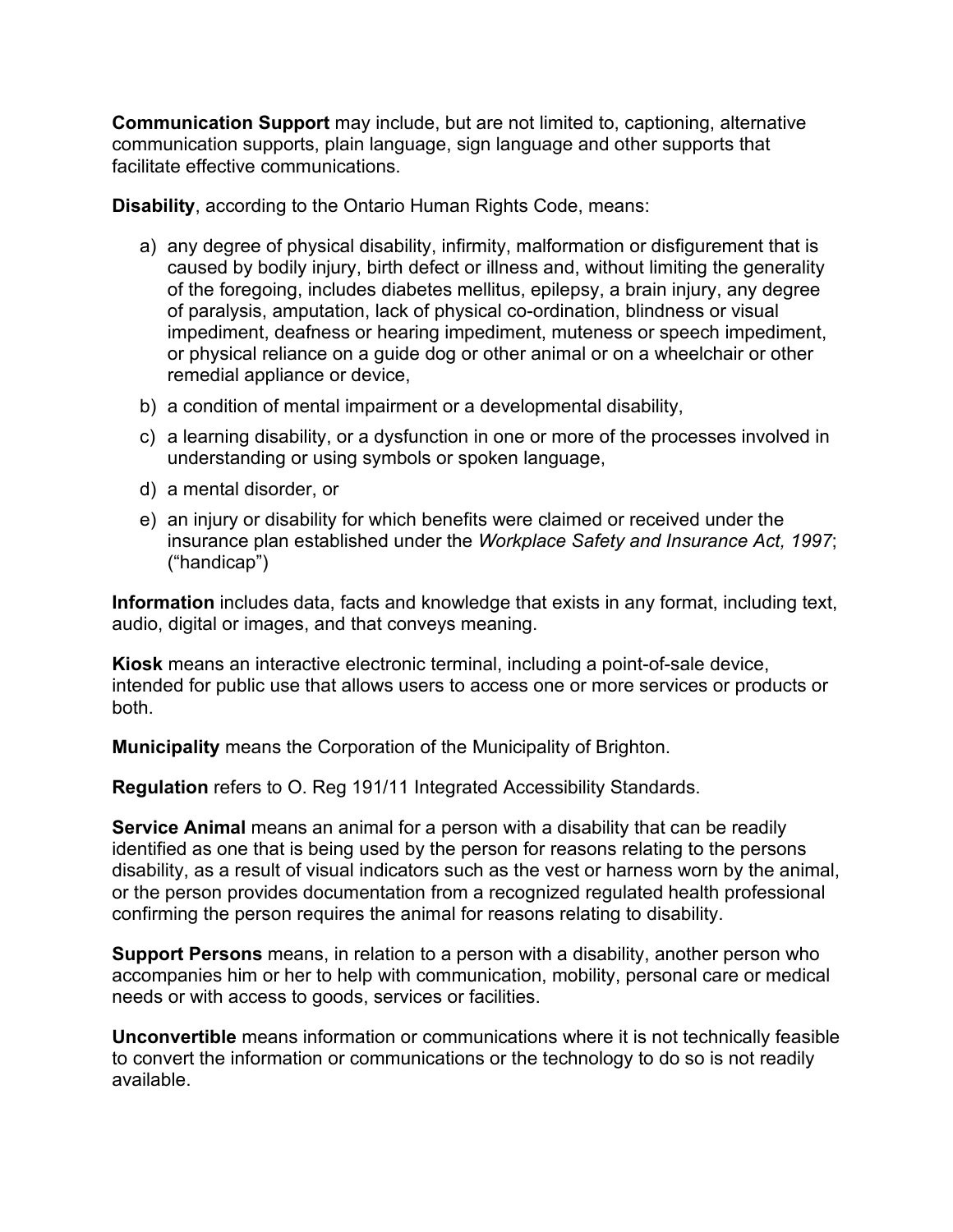**WCAG 2.0** means Web Content Accessibility Guidelines which are accessibility standards prepared by the World Wide Web Consortium.

## **General Provisions**

#### **Accessibility Advisory Committee**

The Municipality has established an Accessibility Advisory Committee in accordance with Section 29 of the AODA. Duties of the committee are to:

- 1. Advise council about the requirements and implementation of accessibility standards and the preparation of accessibility reports and such other matters for which the council may seek its advice such as the Municipality's 5-Year Accessibility Plan,
- 2. Review site plans and drawings as described in Section 41 of the *Planning Act* as requested, and
- 3. Perform all other functions that are specific in the Regulation, including consulting on:
	- a. accessible design criteria for the construction, renovation or replacement of bus stops,
	- b. the availability of accessible on-demand taxicabs in the Municipality,
	- c. any new or redeveloped trails and providing consultation on the slope, need for and location of ramps, need for and location and design of rest areas, passing areas, viewing areas, amenities on the trail and any other pertinent features,
	- d. the construction of new or redeveloping existing outdoor play spaces for the needs of children and caregivers with various disabilities,
	- e. rest areas for new or when redeveloping existing exterior paths of travel, and
	- f. the construction of new or when redeveloping existing on-street parking spaces for accessible requirements.

#### **Accessibility Policies**

Section 3 of the Regulation outlines the Municipality's responsibility to develop, implement and maintain accessibility policies, including a statement of commitment, and to make the policies publicly available. The Regulation establishes accessibility standards for 5 areas which may, in time, require separate policies. These sections include:

- 1. Information and Communication
- 2. Employment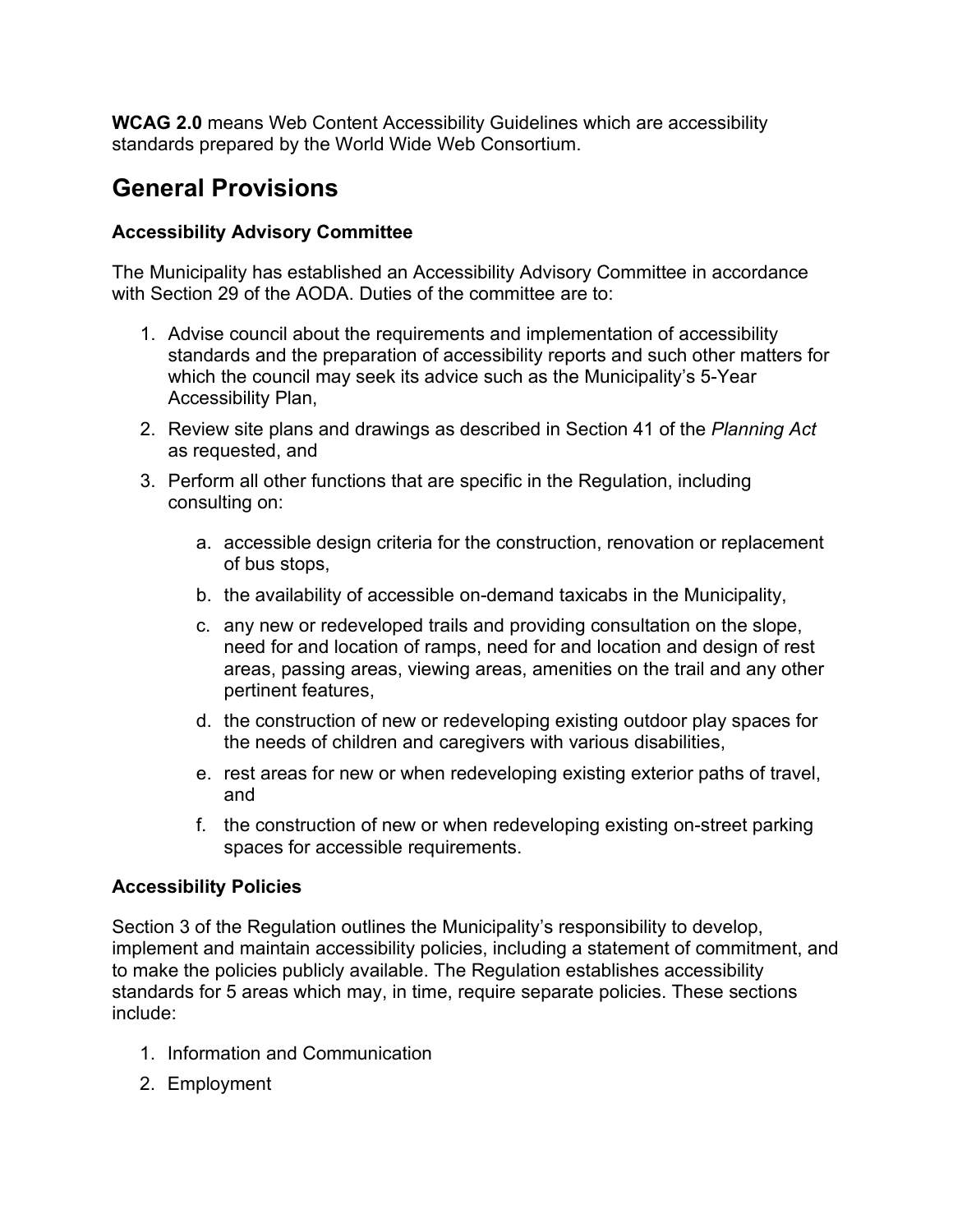- 3. Transportation
- 4. Design of Public Spaces
- 5. Customer Service

Section 80.46 of the Regulation includes an additional requirement to establish policies regarding the provision of goods, services or facilities to persons with disabilities, incorporating the following principles:

- 1. The goods, services or facilities must be provided in a manner that respects the dignity and independence of persons with disabilities.
- 2. The provision of goods, services or facilities to persons with disabilities must be integrated with the provision of goods, services or facilities to others, unless an alternative measure is necessary, whether temporarily or on a permanent basis, to enable a person with a disability to obtain, use or benefit from the goods, services or facilities.
- 3. Persons with disabilities must be given an opportunity equal to others to obtain, use and benefit from the goods, services or facilities
- 4. When communicating with a person with a disability, the provider shall do so in a manner that takes into account the person's disability.

Section 80.46 further states that the policy should include reference to assistive devices that may assist person with disabilities to obtain, use or benefit from the services or facilities. The policy is available on the Municipality's website.

This policy will meet or exceed what is outlined in the Regulation. It will be reviewed regularly and in relation to any legislative or service changes. No changes will be made to this policy before considering the impact on people with disabilities and any policy of the Municipality that does not respect and promote the dignity and independence of people with disabilities will be modified or removed.

This policy exists to achieve service excellence to customers with disabilities. If anyone has a question about the policy, or if the purpose of a policy is not understood, please direct your query to the Clerk's Department.

#### **Accessibility Plans**

According to Section 4 of the Regulation, the Municipality is required to establish, implement and maintain a multi-year accessibility plan, which outlines the Municipality's strategy to prevent and remove barriers and meet the requirements set out by the Regulation. This includes documenting procedures for preventative and emergency maintenance of accessible elements in public spaces and procedures for dealing with temporary disruptions when accessible elements required under the Design of Public Spaces Standards section of the Regulation are not in working order. The procedure outlining notice of temporary disruption of service is included as Attachment 1 to this policy.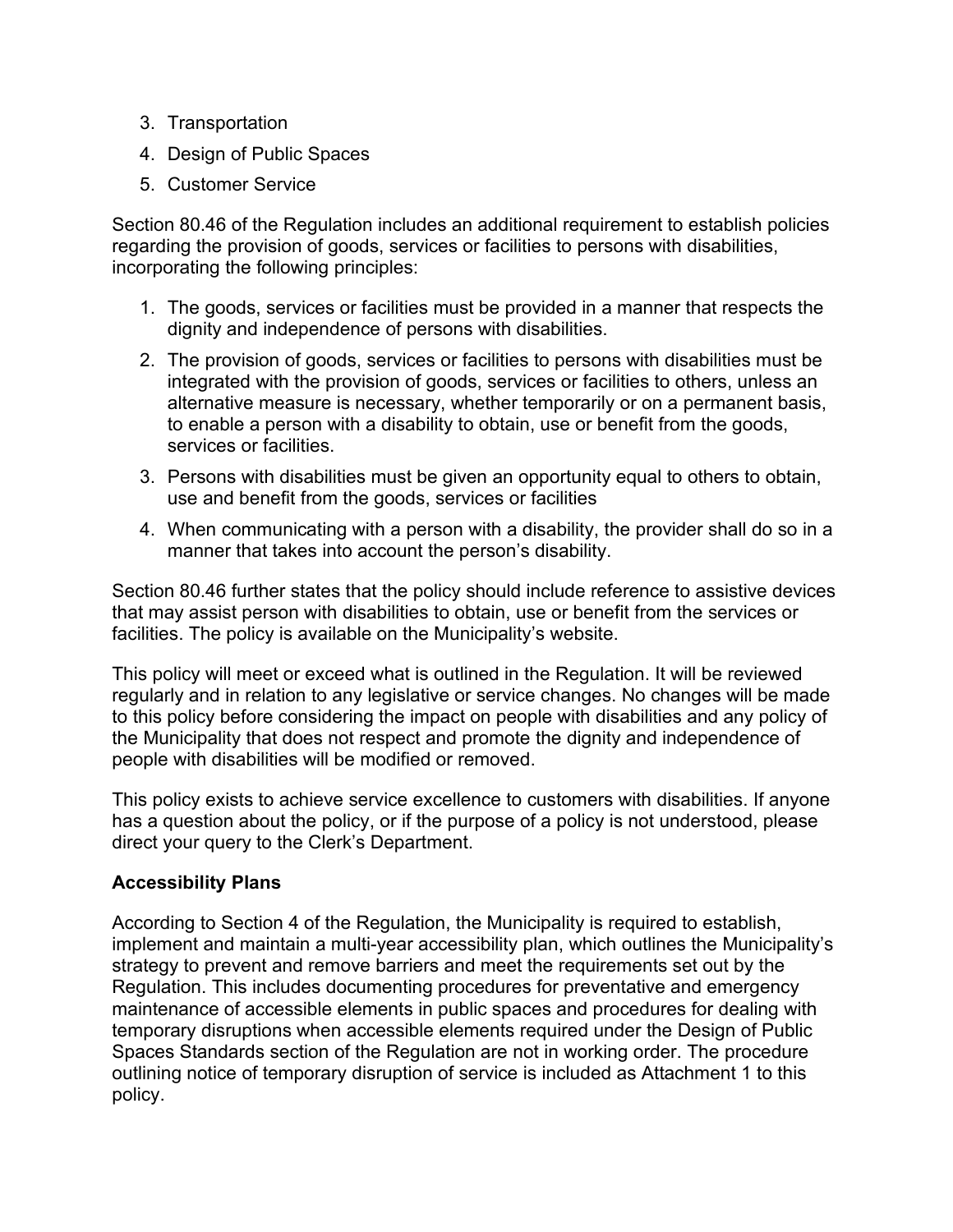The plan is posted on the website and provided in an accessible format if requested and, in collaboration with the Accessibility Advisory Committee, updated at least once every 5 years. A report of the status of the progress made on the plan will be completed and posted on the Municipality's website yearly.

#### **Procuring or Acquiring Goods, Services or Facilities**

The Municipality will continue to incorporate accessibility design, criteria and features when procuring or acquiring goods, services or facilities, including self-serve Kiosks, when practicable to do so. If not practicable, an explanation will be provided according to Section 5 and 6 of the Regulation.

Vendors responding to Requests for Proposal will be made aware of the Municipality's requirement for accessible deliverables to be made available to Council and the public such as reports, or they will be remediated at additional cost to the vendor.

#### **Training**

Training will be provided to all persons who are an employee of, volunteer with, those who assist in policy development or otherwise provide goods, services or facilities on behalf of the Municipality in accordance with the Regulation and the Human Rights Code. The training will be appropriate to each individuals' duties and completed as soon as practicable. A record of the training will be retained including dates and number of individuals trained.

### **Information and Communications**

Sections 9-14 of the Regulation are regarding Information and Communications.

#### **Accessible Formats and Communication Supports**

Accessible formats of documentation, including emergency procedures, plans or public safety information, will be provided to the public in a timely manner at no additional cost than to those charged to other persons through consultation with the individual making the request. If documentation cannot be made accessible, an explanation to why it is unconvertible and a summary of the information in accessible format will be provided to the requestor. This includes documents provided through Part IV.2, Customer Service Standards in the Regulation as set out in Section 80.51.

All documentation provided on the website will be in accessible format and notice is provided via the Municipality's website that accessible documentation is available by request. All communications with persons with disabilities will be provided in ways that consider their disability. We will offer to communicate with customers by email or written text if telephone communication is not suitable to their communication needs or is not available.

We are committed to providing accessible invoices to all our customers. For this reason, invoices will be provided in the following formats upon request: hard copy, large print, or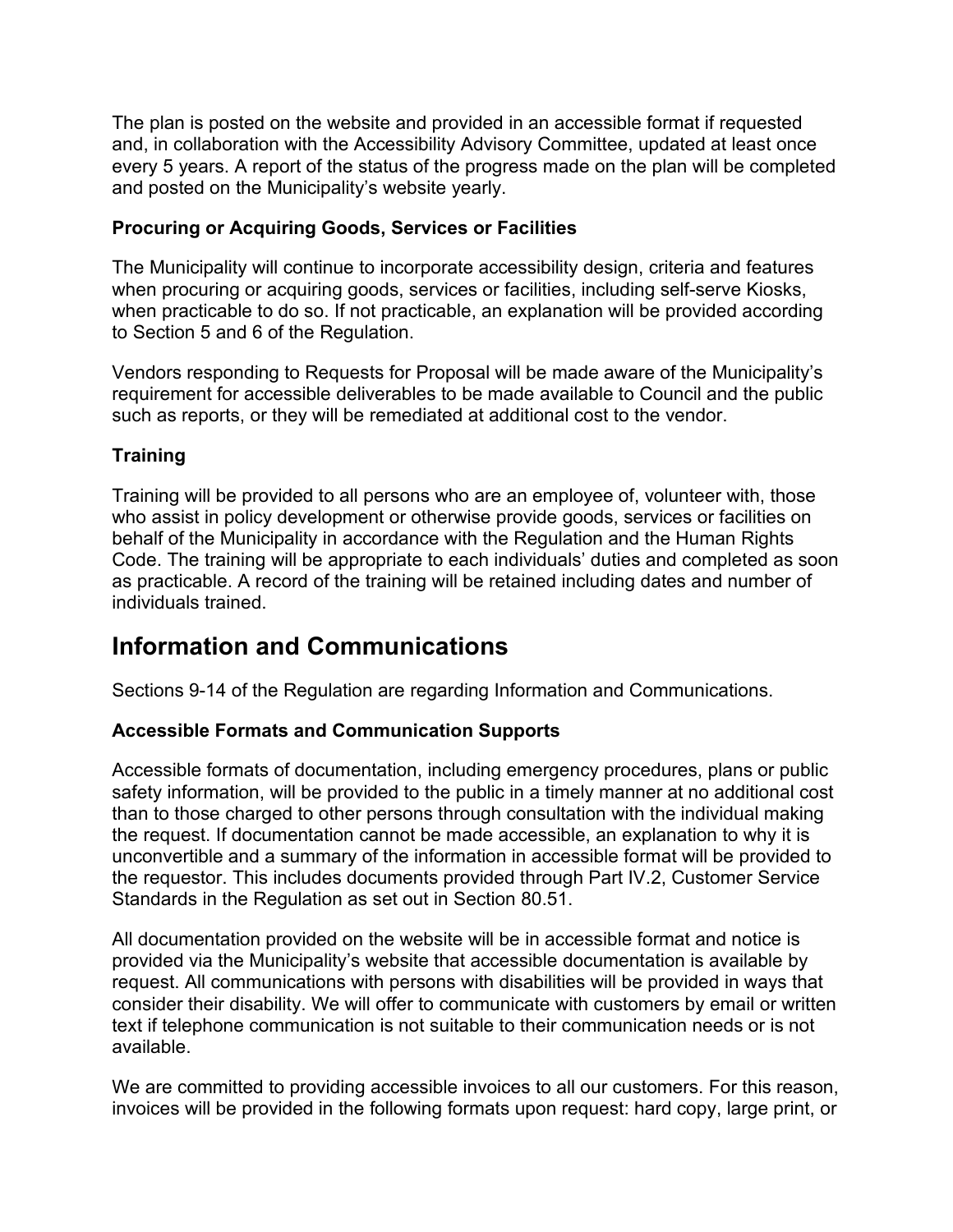by e-mail. We will answer any questions customers may have about the content of an invoice or any other document in person, by telephone or email.

#### **Accessible Website and Web Content**

The Municipality's website and web content will meet or exceed WCAG 2.0 level AA standards when possible and if not listed as an exception to the Regulation.

#### **Exceptions**

- 1. Products and product labels,
- 2. Unconvertible information or communications, and
- 3. Information that the Municipality does not control directly or indirectly through a contractual relationship, except as required under Sections 15 and 18.

## **Employment**

Sections 20 to 32 of the Regulation regarding accessible employment apply only to employees of the Municipality and do not apply to volunteers or other unpaid individuals.

#### **Accessible Supports for Current and Prospective Employees**

Applicants for positions within the Municipality will be made aware of accessible accommodations during the recruitment process and will take into consideration the individual's specific needs.

All successful applicants and new employees will be made aware of accessible policies at the Municipality as well as any updated information throughout the course of their employment. The Municipality will provide employees with accessible formats of information required for the employee's position or information available to all employees in a timely manner.

#### **Workplace Emergency Response Information**

Individualized emergency response plans in accordance with Section 27 of the Regulation will be prepared for each employee with a disability which will be reviewed when the employee changes location within the Municipality and when accommodation plans and emergency response policies are reviewed. They will also be included in individual accommodation plans as outlined in Section 28 (3) of the Regulation.

#### **Individual Accommodation Plans**

Accommodation plans will be prepared and will include the following elements as outlined in Section 28 of the Regulation: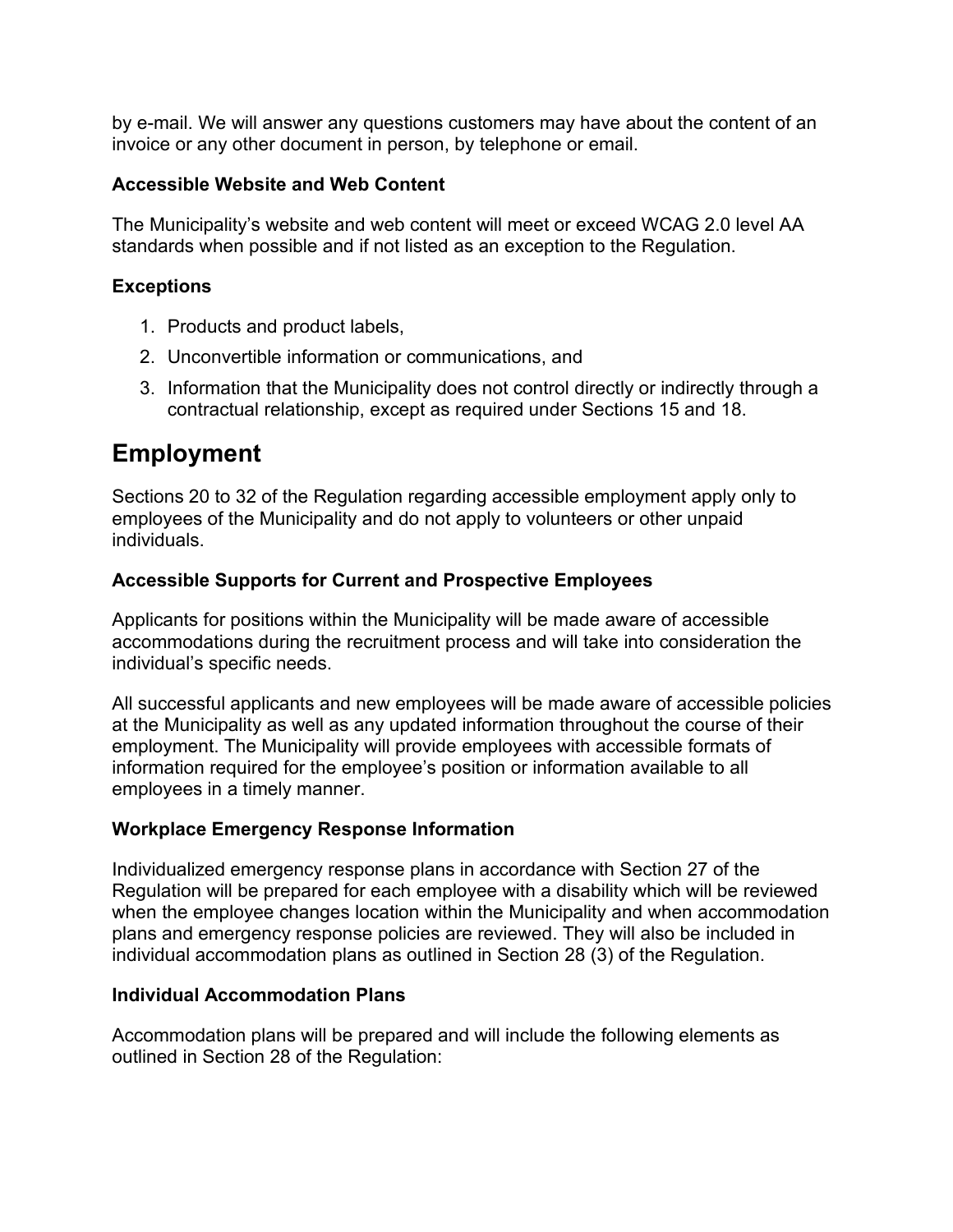- 1. The manner in which an employee requesting accommodation can participate in the development of the individual accommodation plan.
- 2. The means by which the employee is assessed on an individual basis.
- 3. The manner in which the employer can request an evaluation by an outside medical or other expert, at the employer's expense, to assist the employer in determining if accommodation can be achieved and, if so, how accommodation can be achieved.
- 4. The manner in which the employee can request the participation of a representative from their bargaining agent, where the employee is represented by a bargaining unit, or other representative from the workplace, where the employee is not represented by a bargaining agent in the development of the accommodation plan.
- 5. The steps taken to protect the privacy of the employee's personal information
- 6. The frequency with which the individual accommodation plan will be reviewed an updated and the manner in which it will be done.
- 7. If an individual accommodation plan is denied, the manner in which the reasons for the denial will be provided to the employee.
- 8. The means of providing the individual accommodation plan in a format that takes into account the employee's accessibility needs due to disability.

#### **Return to Work Process**

For individuals returning to work from an absence related to disability, accommodations will be provided and documented. The process will include steps the Municipality will undertake and will use the individual accommodation plans as prepared.

#### **Performance Management, Career Development and Advancement, Redeployment**

The Municipality will take accessibility needs and individual accommodation plans into consideration for persons with disabilities in accordance with Section 30-32 of the Regulation for:

- 1. Performance management,
- 2. Career development and enhancement, and
- 3. Redeployment.

### **Transportation**

Sections 33 to 80 of the Regulation refer to Transportation. The Municipality does not offer conventional or specialized transportation services other than those provided in partnership with Quinte Transit on behalf of Brighton residents.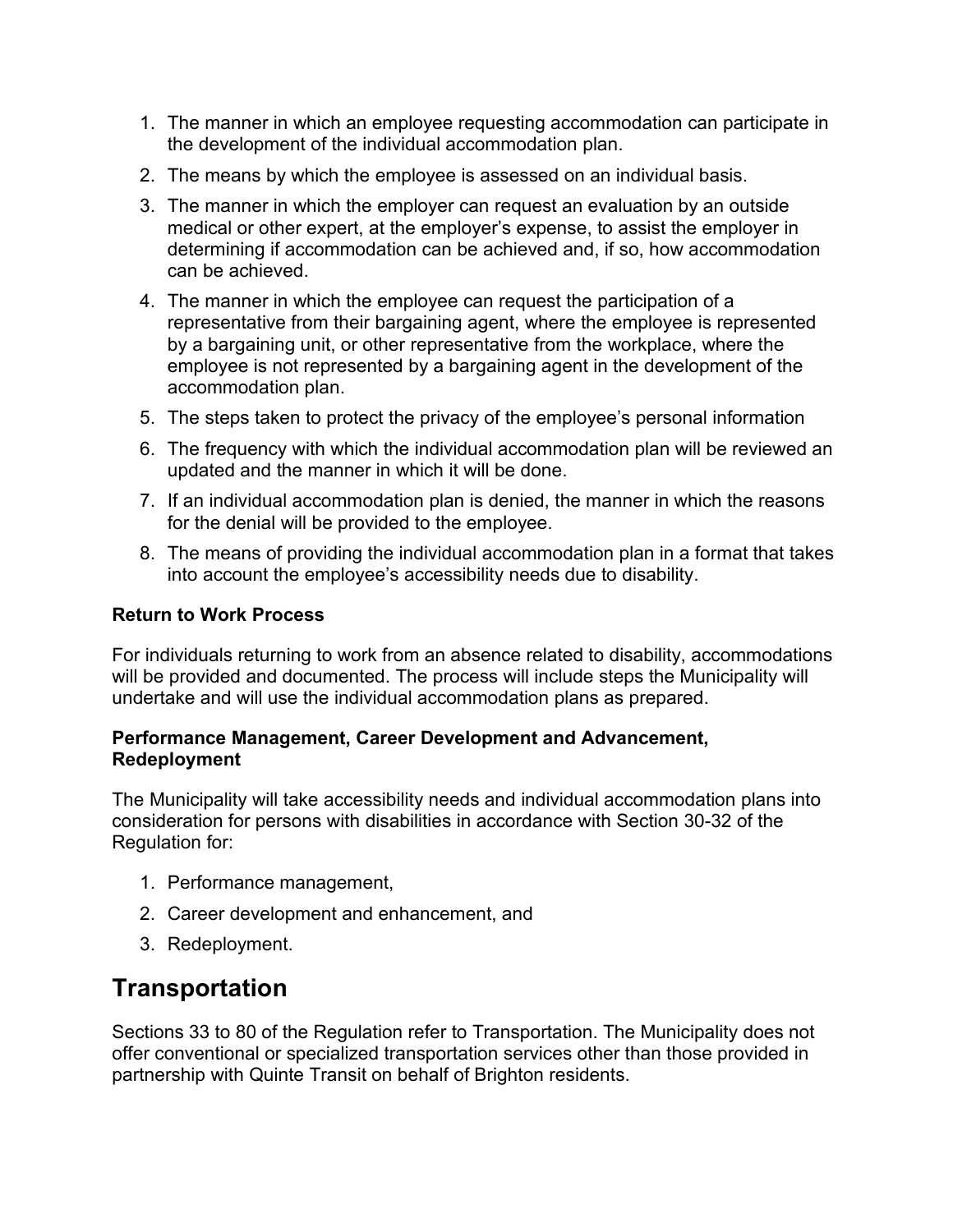The Municipality will consult with the Accessibility Advisory Committee concerning accessible design criteria for the construction, renovation or replacement of bus stops and the availability of accessible on-demand taxicabs in the Municipality.

#### **Quinte Transit**

The Municipality, in partnership with Quinte Transit, will provide specialized service to residents for medical services, employment, education, shopping, visiting, social events and recreation with medical appointments considered a priority. The service is available to persons who are physically or mentally challenged, unable to climb or descend stairs, unable to walk a distance of 175 meters or seniors who need transportation assistance. Service animals which provide assistance to their owners are allowed on vehicles.

Feedback regarding specialized service can be submitted through the Quinte Transit website.

## **Design of Public Spaces**

The Municipality will consult the Regulation for all newly constructed or redeveloped public spaces in accordance with Sections 80.1 to 80.44 of the Regulation such as:

- a) Recreational trails,
- b) Beach access routes,
- c) Outdoor public use eating areas,
- d) Outdoor play spaces,
- e) Exterior paths of travel,
- f) Accessible parking,
- g) Obtaining services, and
- h) Maintenance.

The Municipality's procurement policies, with the inclusion of accessibility requirements, will ensure that accessibility barriers will be identified and prevented in all new construction projects.

Consultation with the Accessibility Advisory Committee will occur for all required sections of the Regulation such as any new or redeveloped trails, outdoor play spaces, rest areas for exterior paths of travel and accessible on-street parking.

### **Customer Service**

The Municipality will meet or exceed Regulation Sections 80.45 to 80.51 as they pertain to accessible customer service as the Municipality is a provider of goods, services or facilities.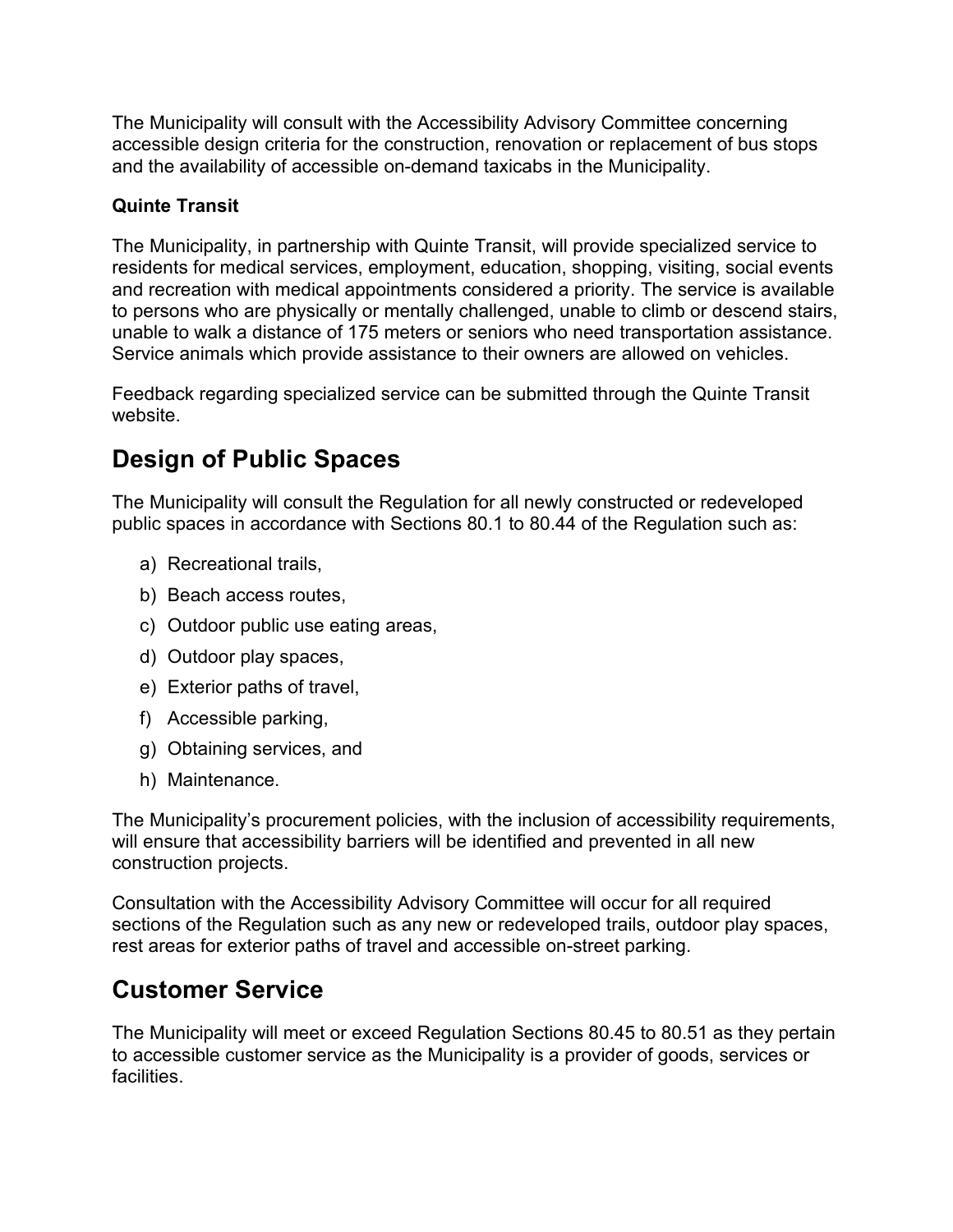#### **Assistive Devices**

The Municipality is committed to serving people with disabilities who use assistive devices to obtain, use or benefit from our goods and services. All persons with disabilities may provide their own assistive device for the purpose of obtaining, using and benefitting from the Municipality's programs, facilities and services provided they are used in a safe and controlled manner. Staff will be trained and familiar with various assistive devices that may be used by customers with disabilities while accessing our goods or services and those that are provided and available in Municipal facilities such as public address systems, automatic door openers and the location of access ramps.

#### **Service Animals and Support Persons**

We are committed to welcoming people with disabilities who are accompanied by a service animal (unless excluded by other law, then an alternative means of assistance will be provided) on the parts of our premises that are open to the public and other third parties. We will also ensure that all staff, volunteers and others assisting the public are properly trained in how to interact with people with disabilities who are accompanied by a service animal.

We are committed to welcoming people with disabilities who are accompanied by a support person. Any person with a disability who is accompanied by a support person will be allowed to enter the Municipality's premises with his or her support person. At no time will a person with a disability who is accompanied by a support person be prevented from having access to his or her support person while on our premises.

The Municipality may require a person with a disability to be accompanied by a support person when on Municipal premises, but only if a support person is necessary to protect the health and safety of the person with a disability or the health and safety of others on the premises. For this purpose, fees will not be charged for support persons for admission to Municipal premises for any events where a fee is required.

#### **Notice of Temporary Disruptions**

The Municipality will provide customers with notice in the event of a planned or unexpected disruption in the facilities or services usually used by people with disabilities. This notice will include, at a minimum, information about the reason for the disruption, its anticipated duration, and a description of alternative facilities or services, if available.

The notice will be given in accordance with Attachment 1 – Notice of Temporary Service Disruption Procedure.

#### **Training for Staff**

The Municipality will provide training to all employees, volunteers and others who deal with the public or other third parties on their behalf, and all those who are involved in the development and approvals of customer service policies, practices and procedures as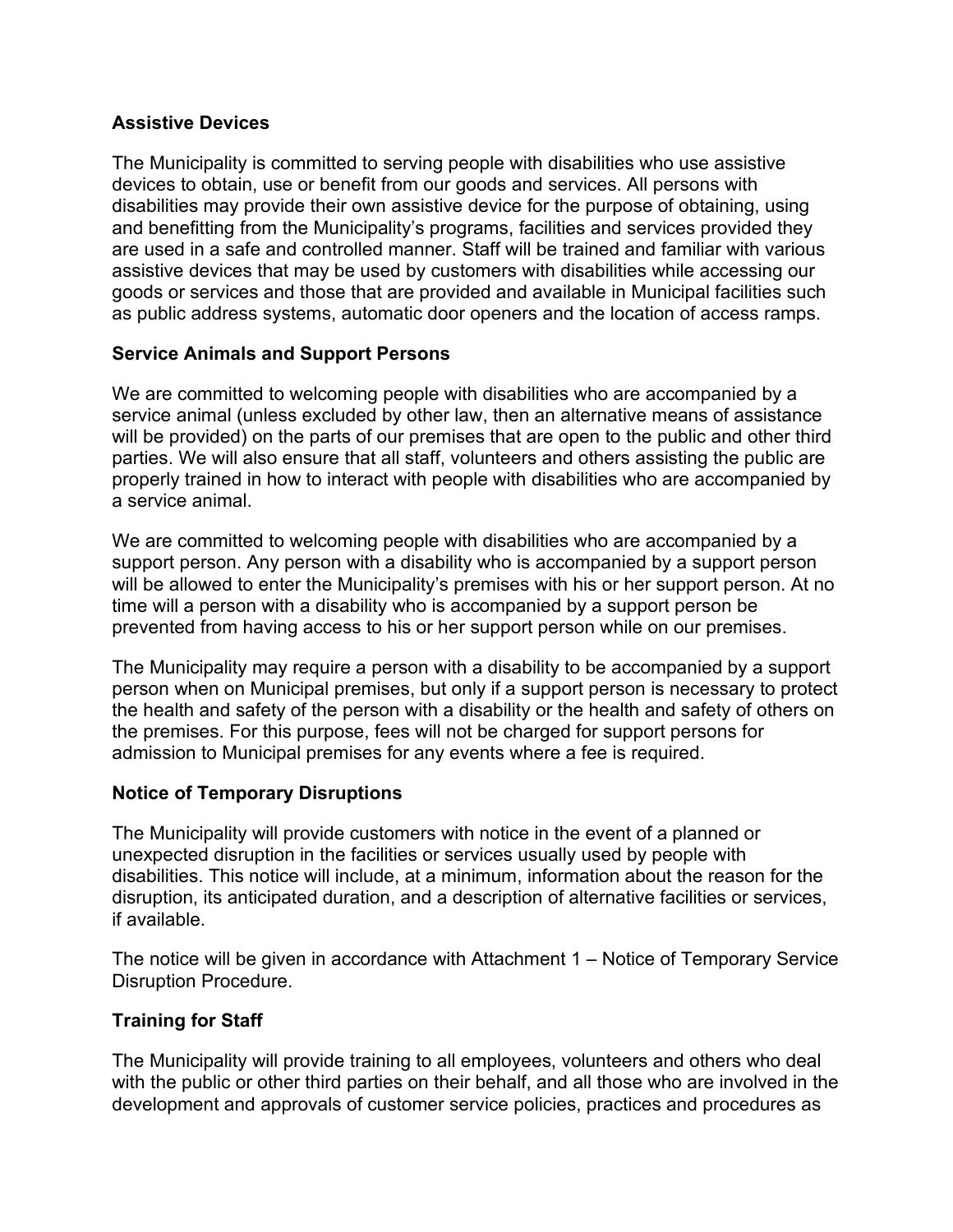outlined in Section 80.49 of the Regulation.

This training will be provided within 60 days after staff commences their duties and will include the following:

- 1. The purposes of the AODA and the requirements of the customer service standard,
- 2. How to interact and communicate with persons with various types of disability,
- 3. How to interact with persons with disabilities who use an assistive device or require the assistance of a guide dog or other service animal or the assistance of a support person,
- 4. How to use equipment or devices on our premises that may help with the provision of goods, services or facilities to people with disabilities, and
- 5. What to do if a person with a disability is having difficulty in accessing the Municipality's goods, services or facilities.

Applicable staff will be trained on policies, practices and procedures that affect the way goods and services are provided to people with disabilities. Staff will also be trained on an ongoing basis when changes are made to these policies, practices and procedures. Record of the training including participants and training date will be kept by the Municipality.

The content and specifics of the accessibility training will be documented and provided to any person by request. Notice of the availability of this information will be posted publicly.

#### **Feedback Process**

The ultimate goal of the Municipality is to meet and surpass customer expectations while serving customers with disabilities. Comments on our services regarding how well those expectations are being met are welcome and appreciated. An Invitation for Feedback and availability of our Integrated Accessibility Standards Regulation Policy will be posted at on our website, in our building lobbies and at our service counters.

Feedback regarding the way the Municipality provides goods, services or facilities to people with disabilities can be made by e-mail, verbally, written or by using the Feedback Form available on our website, in our building lobbies and at our service counters. Feedback regarding the feedback process is also welcomed.

All feedback will be directed to the Clerk's Department. Customers can expect to hear back in 5 days**.**

### **Rationale & Legislative Authority**

*Accessibility for Ontarians with Disabilities, 2005*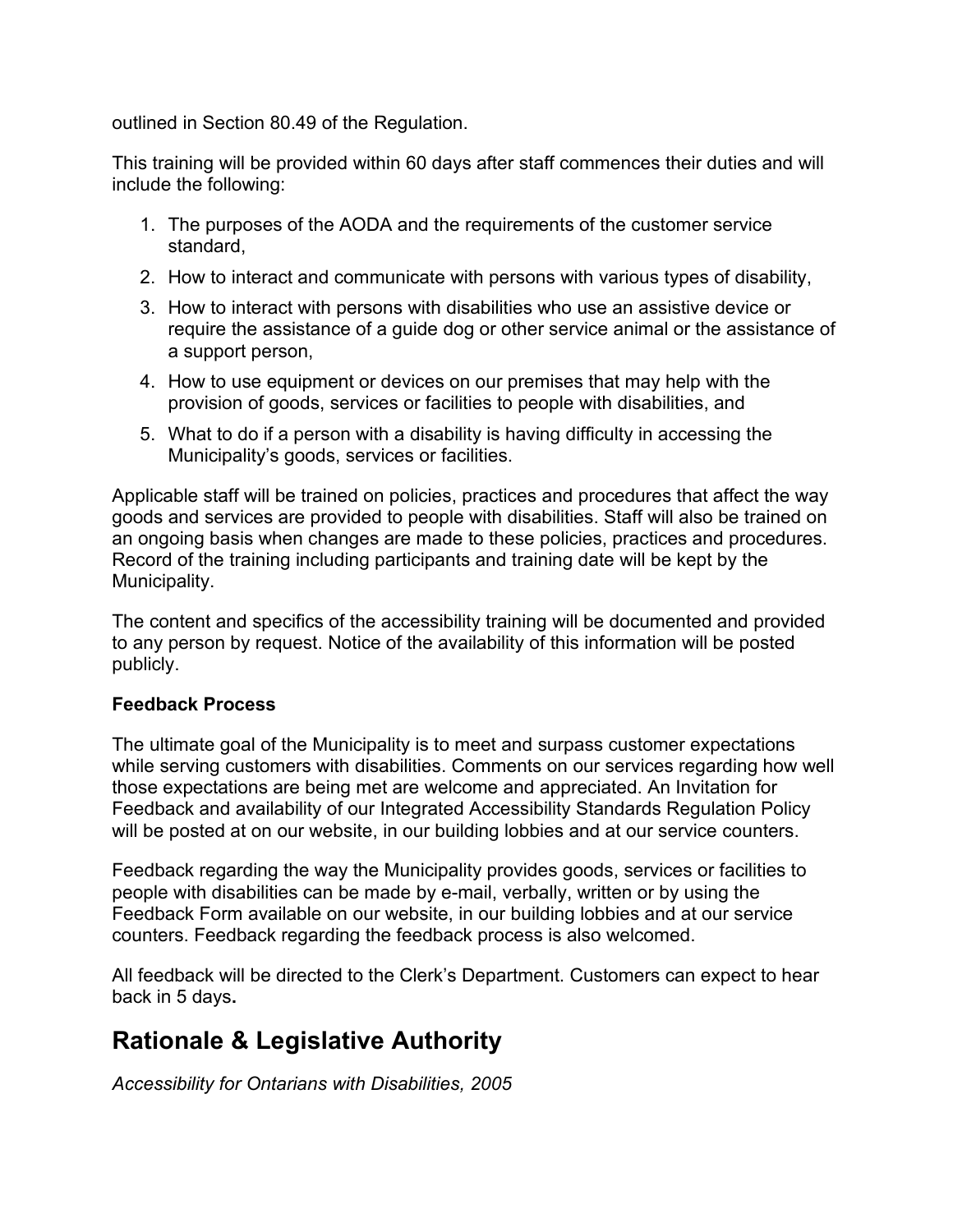Human Rights Code O. Reg 191/11 Integrated Accessibility Standards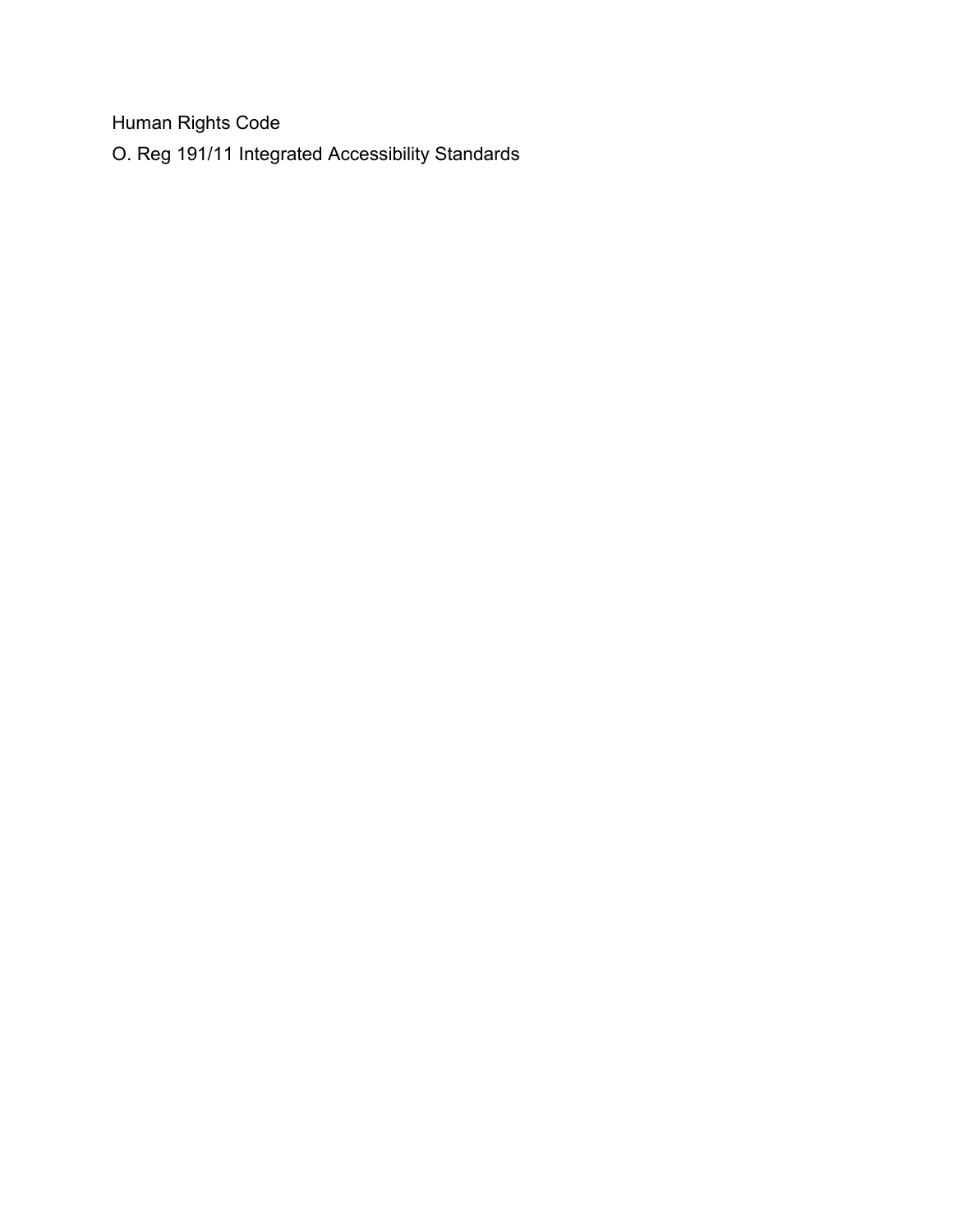# **Notice of Temporary Service Disruption Procedure**

### **Purpose**

In accordance with the Accessible Customer Service Standards, part of Ontario Regulation 191/11 under the *Accessibility for Ontarians with Disabilities Act, 2005*, the Municipality of Brighton is required to give notice of temporary service disruptions in municipal facilities and services. This procedure will establish guidelines for providing disruptions in service to persons with disabilities.

## **Definitions**

**Service Disruption** is a planned or unexpected interruption in Municipality of Brighton facilities or services.

**Planned Service Disruption** is a disruption known at least three days in advance.

**Unplanned Service Disruption** is a disruption without prior notice.

### **Information to be Included in Notice**

- 1. Type of disruption
- 2. Reason for the disruption
- 3. Anticipated duration
- 4. A description of alternative facilities or service, if any, that are available
- 5. Contact information.

### **Manner of Notification**

#### **Planned Service Disruption**

In the event of a planned service disruption, the following steps will be taken at least 2 days prior to the disruption:

- 1. Post signage on-site
- 2. Post a notice on the website
- 3. Provide notice on the Accessibility page of brighton.ca or other means appropriate for the situation
- 4. Verbally at the site of the disruption, and
- 5. Any other means necessary to provide notice.

#### **Unplanned Service Disruption**

In the event of an unplanned service disruption, the following steps will be taken as soon as possible after the disruption is identified: